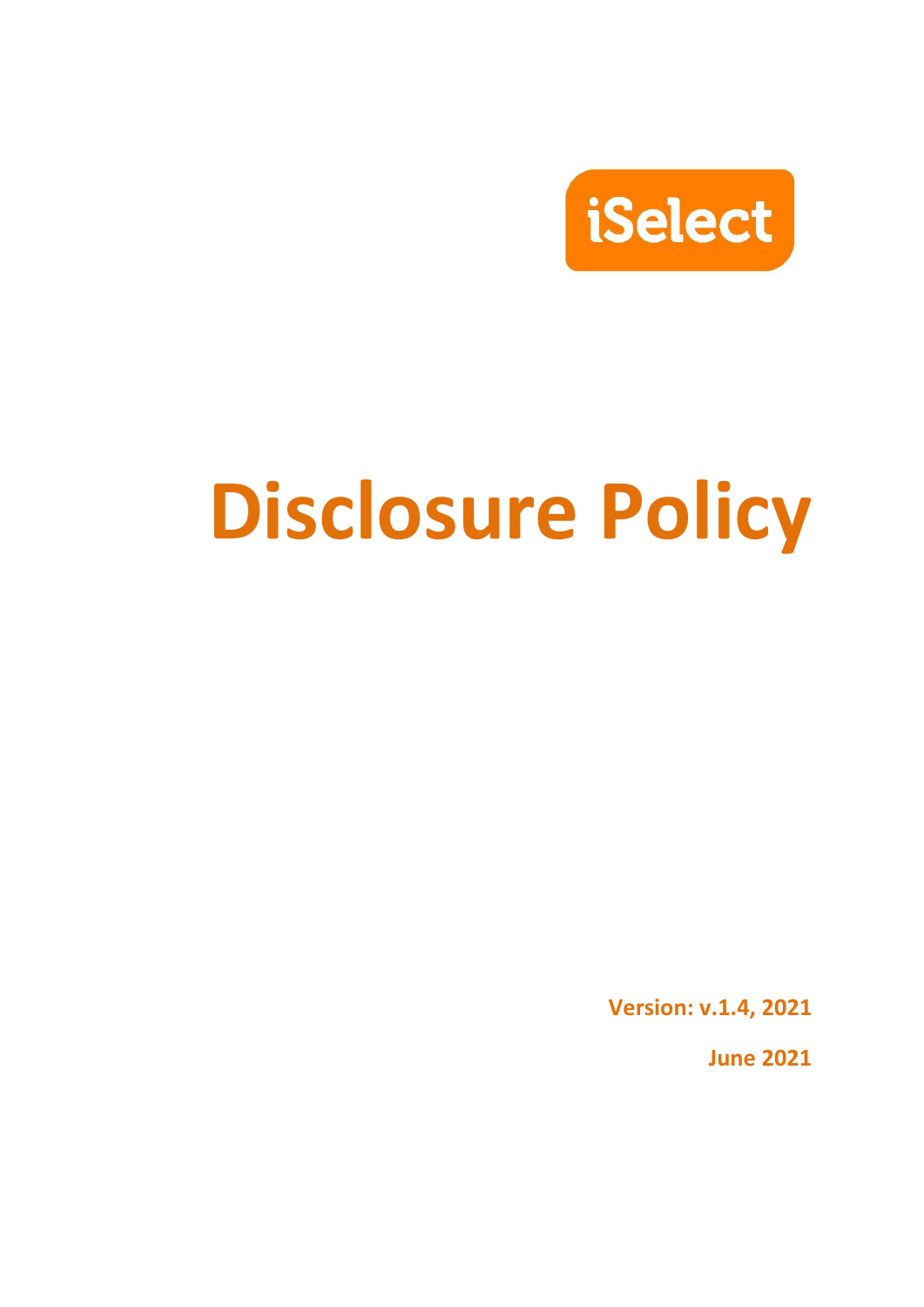#### $1.$ **Document Control**

#### $1.1.$ **Purpose**

The purpose of the disclosure policy is to ensure iSelect meets its continuous disclosure obligations.

#### **Policy Information**  $1.2.$

| Policy Contact: | <b>Company Secretary</b> | <b>Policy Owner:</b>   | Board       |
|-----------------|--------------------------|------------------------|-------------|
| Approval date:  | May 2021                 | <b>Effective Date:</b> | 1 July 2021 |
| Review period:  | Every 2 years            | Next review date:      | May 2023    |

#### $1.3.$ **Scope**

This policy applies to each employee of iSelect.

#### **Record keeping requirements**  $1.4.$

Documents relating to this Policy will be retained for five years after they have been superseded.

## 1.5. Document History

| <b>Version</b> | <b>Date Approved</b> | <b>Author</b>                    | <b>Description</b>                                                             |
|----------------|----------------------|----------------------------------|--------------------------------------------------------------------------------|
| V.1            | 7 May 2013           | <b>External Legal</b><br>Counsel | Creation                                                                       |
| V.1.1          | 9 October 2015       | Company<br>Secretary             | Minor updates following periodic review                                        |
| V.1.2          | 3 April 2017         | Company<br>Secretary             | Reviewed - No updates to content<br>Extended review period to be every 2 years |
| V.1.3          | April 2019           | General Counsel                  | Reviewed - No updates to content                                               |
| V.1.4          | May 2021             | <b>Mertons</b>                   | Reviewed - No updates to content                                               |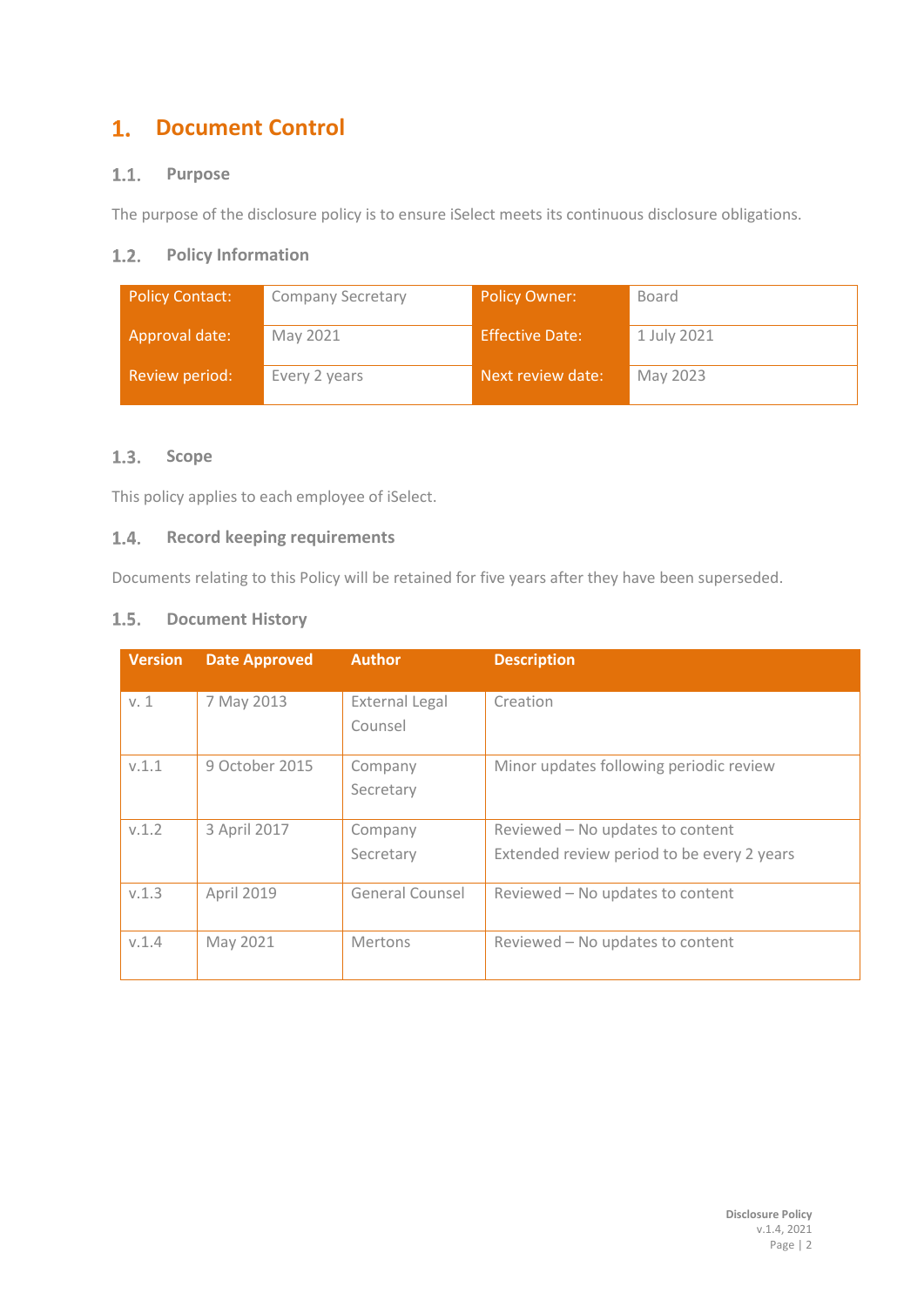## **Definitions**

| <b>Term</b>     | <b>Definition</b>                                 |  |
|-----------------|---------------------------------------------------|--|
| The Board       | Means the Board of Directors of iSelect.          |  |
| iSelect         | Means iSelect Ltd (ACN 124 302 932).              |  |
| <b>ASX</b>      | Means the Australian Securities Exchange.         |  |
| <b>ASX LR</b>   | Means the listing rules of the ASX.               |  |
| The Act         | Means the Corporations Act 2001 (Cth).            |  |
| General Counsel | Means the general counsel of iSelect.             |  |
| Committee       | Means the Disclosure Committee formed by iSelect. |  |

## 1.7. Related documents

Share Trading Policy.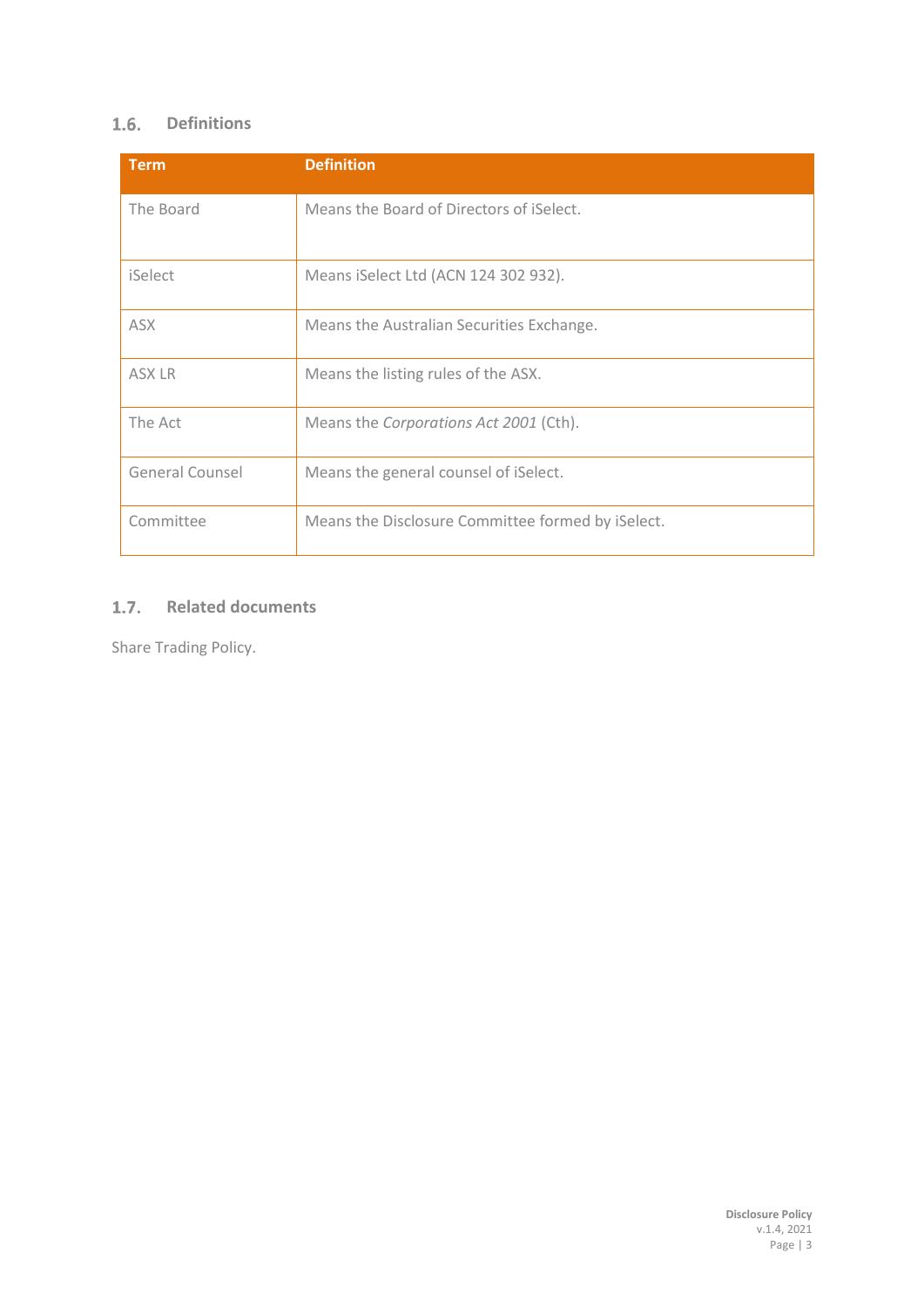## 2. **Policy**

#### $2.1.$ **Continuous disclosure obligations**

Under continuous disclosure laws, iSelect must immediately notify the ASX of materially price sensitive information (unless certain exceptions apply). ASX requires that the share market is kept continuously informed of such information.

Failure to notify the share market can be a serious criminal offence, exposing iSelect, its directors, officers and senior managers to imprisonment, fines and damages.

Materially price sensitive information is knowledge that could influence experienced investors in deciding whether to buy or sell iSelect shares. The financial impact of the information on iSelect is important, but strategic and other implications can be equally important in determining whether information is materially price sensitive. The test of whether information is materially price sensitive is an objective one.

#### $2.2.$ **Continuous disclosure principle**

ASX LR 3.1 requires iSelect to immediately notify the ASX if it has, or becomes aware of, any information concerning iSelect that a reasonable person would expect to have a material effect on the price or value of iSelect's securities were that information to be generally available. This is known as the continuous disclosure obligation. iSelect is also required by section 674 of the Act to comply with this obligation. In this context, "immediately" means "promptly and without delay".

LR 15.7 requires that iSelect must not release information that is for release to the market to any person until it has given the information to the ASX and has received acknowledgment that the ASX has released the information to the market.

The continuous disclosure obligation does not apply where the information is generally available, or if an exception to the obligation exists. Information is considered to be generally available for the purposes of the Act if it consists of readily observable matter, or it has been made known to persons who commonly invest in shares and a reasonable period has elapsed to allow them to have considered that information, or if it could be deduced from such information. The exceptions to the continuous disclosure obligations are outlined in section 2.3 of this policy.

Any material price sensitive information must immediately be disclosed to the ASX in accordance with this policy. The General Counsel, or in the absence of any General Counsel, the chief executive officer, isresponsible for determining what information is to be disclosed. Where there is doubt as to whether certain information should be disclosed, the General Counsel will discuss the issue with senior management, and if necessary, seek external advice.

#### $2.3.$ **Exceptions to the disclosure principle**

Disclosure under LR 3.1 is not required if:

a) the information is confidential and the ASX has not formed the view that the information has ceased to be confidential; and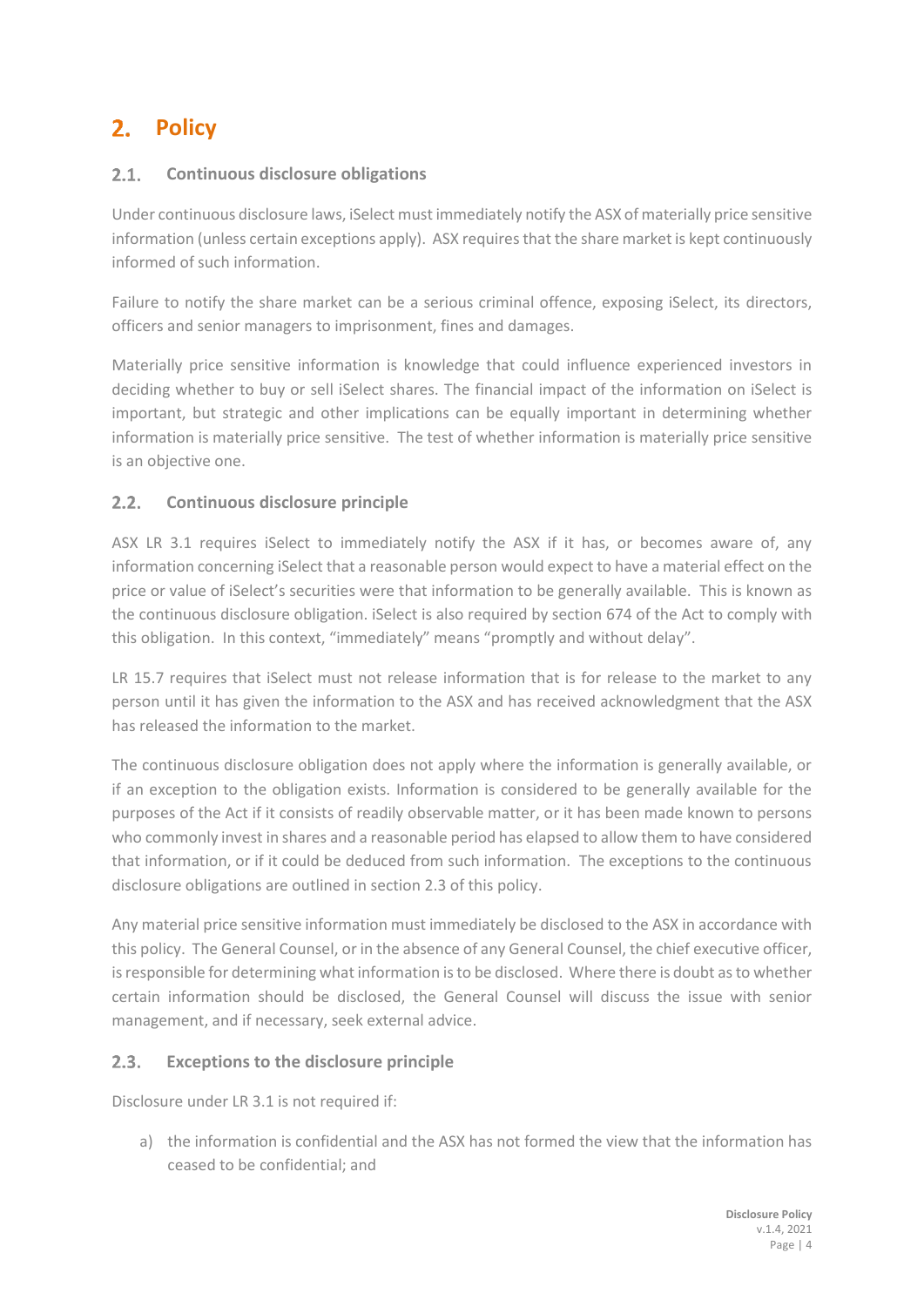- b) one or more of the following applies:
	- i. it would be a breach of a law to disclose the information;
	- ii. the information concerns an incomplete proposal or negotiation;
	- iii. the information comprises matters of supposition or is insufficiently definite to warrant disclosure;
	- iv. the information is generated for the internal management purposes of iSelect; or
	- v. the information is a trade secret; and
- c) a reasonable person would not expect the information to be disclosed.

All three of the elements set out above must be satisfied before the exception to the continuous disclosure obligation applies.

LR 3.1B provides that if the ASX considers that there is, or is likely to be, a false market in iSelect's securities, and requests information from iSelect to correct or prevent the false market, iSelect must give the ASX the information needed to correct or prevent the false market.

#### $2.4$ **Disclosure committee**

iSelect has formed a disclosure committee which meets as frequently as needed to determine, among other things, whether there are matters that require disclosure to the ASX. The Board's authorisation must be given before any disclosure, which is not of an administrative nature. For urgent announcements which the Committee consider are not of an administrative nature, the company secretary must:

- a) take all steps necessary to convene a Board meeting as soon as practicable to consider the announcement; and
- b) take such other steps as the Committee determines are necessary to comply with iSelect's continuous disclosure obligations, including, if necessary, liaising with ASX to request a trading halt or suspension from trading until the Board is able to meet.

The Committee may delegate to one or more members of senior management the authority to release specific types of announcement to ASX on such terms and conditions as the Committee thinks fit.

Members of the Committee are the:

- a) chief financial officer;
- b) company secretary and general counsel (who is primarily responsible for ASX communication);
- c) chief executive officer; and
- d) a non-executive director.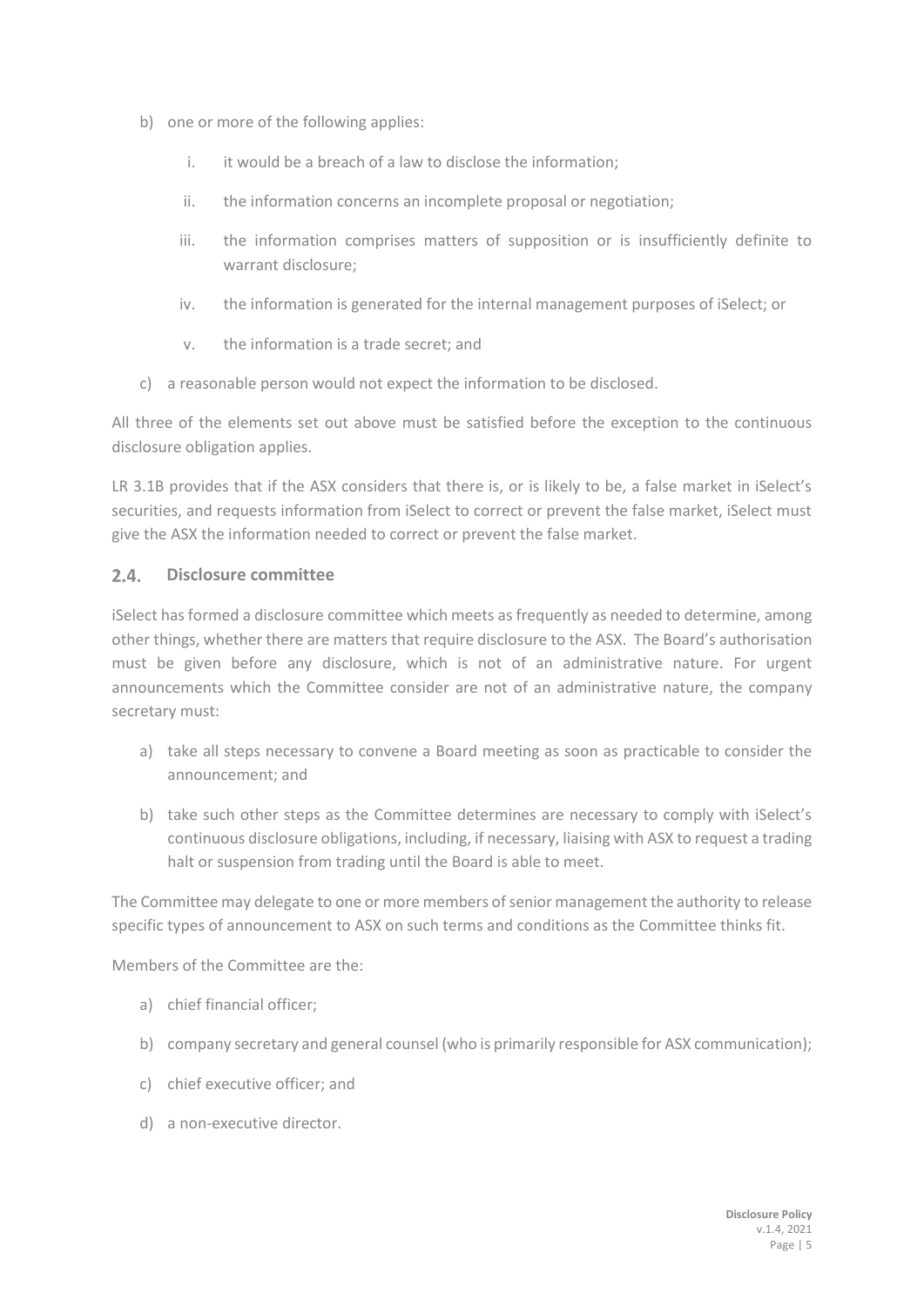The General Counsel, or in the absence of any General Counsel, the chief executive officer, provides regular reports to the board on the matters considered for disclosure by the Committee.

The Committee may, in its discretion, determine from time to time that an announcement to ASX should be considered and approved by the Board of iSelect prior to release.

#### $2.5.$ **Keeping the Committee informed**

The Committee may establish procedures and systems as it sees fit to facilitate the sharing of information held by iSelect people (as defined in the iSelect Share Trading Policy) with senior management and the board to assist iSelect in complying with its continuous disclosure obligations. In general, all of iSelect's people are required to:

- a) consider whether any information, transaction or event of which they are aware may be price sensitive;
- b) immediately advise a member of the Committee of any issues which could develop into price sensitive information (for example, a dispute which could lead to significant legal action or the termination of a major contract). The Committee must be kept informed of any developments and the developing potential issue must continue to be included in monthly reports to the chief executive officer until the issue is either resolved or notified to the ASX;
- c) immediately inform a member of the Committee of any information that they believe may indicate that iSelect will be unable either to meet its published earnings guidance or else to achieve financial performance of a similar nature to the previous accounting period;
- d) immediately inform a member of the Committee of any information that they believe may be price sensitive;
- e) pass on any potentially price sensitive information to a member of the Committee if in doubt about whether the information requires disclosure;
- f) ensure that the information is not disclosed to anyone outside iSelect before the ASX is notified. iSelect's people may only review the issue with company colleagues (or iSelect's professional advisers) on a need to know basis. iSelect's people may be committing a criminal offence by passing on the information to outsiders; and
- g) immediately advise a member of the Committee if the ASX has not been told about price sensitive information and it is discovered that outsiders know about the information.

The company secretary and general counsel, or in the absence of any General Counsel, the chief financial officer, closely monitors the forecasts of iSelect profit performance made by analysts covering iSelect (including any consensus forecasts) to determine whether an announcement to the ASX may be necessary to correct a misunderstanding of the company's prospects. Where appropriate, feedback will be given to analysts if they have made factual errors or wrong assumptions based on publicly available information. Information on market forecasts is provided regularly to the Board.

#### $2.6.$ **Market Rumours**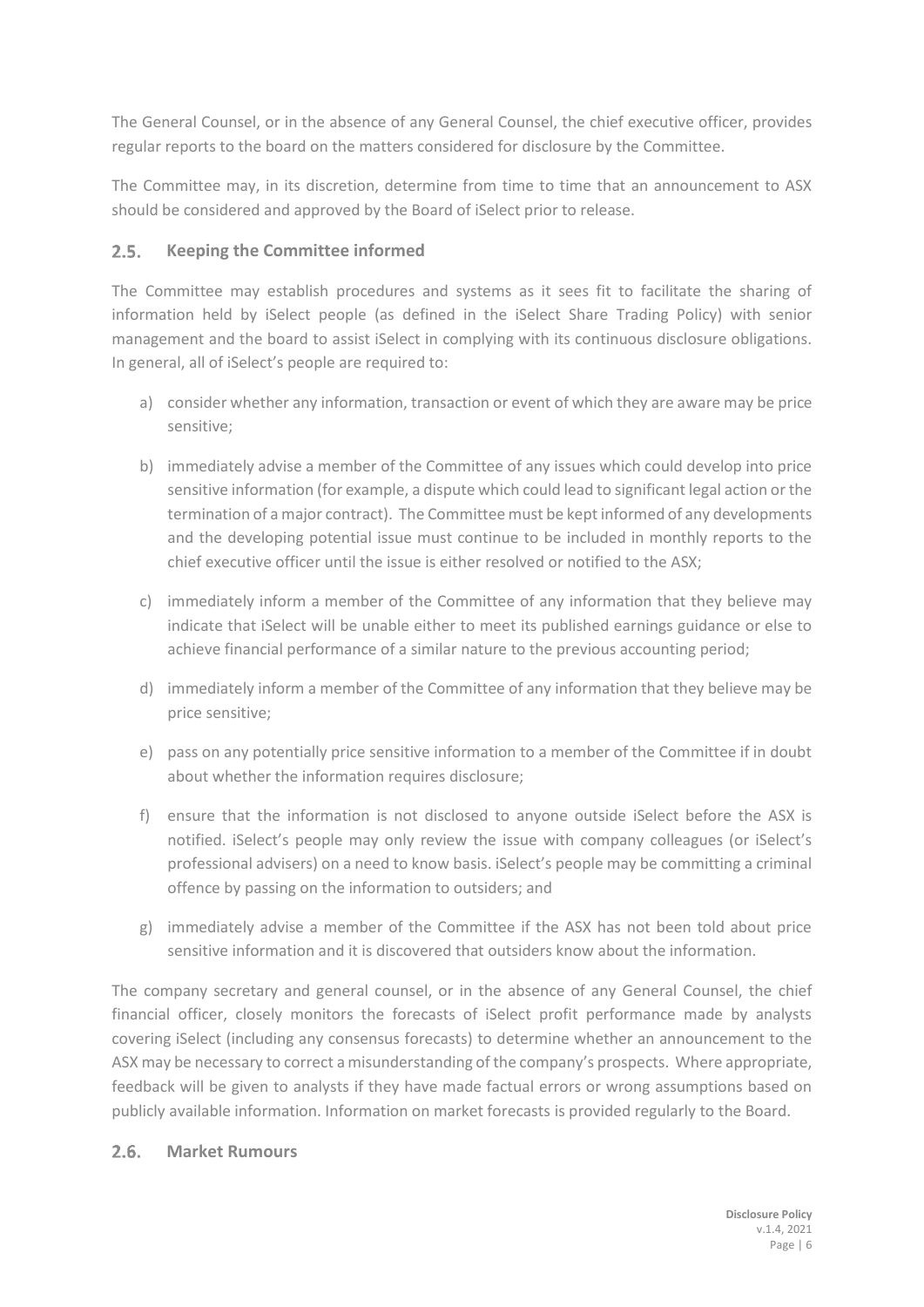The company secretary and general counsel, or such other person(s) nominated by the Committee from time to time, monitor the market in an effort to understand the reasons for movements in the iSelect share price. If rumours or leaked information are considered to be the cause of unexpected movements in the share price, discussions with the ASX will be initiated as soon as practicable.

In the event that the board or any member of the Committee is aware that iSelect is relying on an exception to its continuous disclosure obligations, they must notify each other member of the Committee and the Committee may request the company secretary and general counsel (or such other person as the Committee thinks fit) monitor:

- a) the market price of iSelect's shares;
- b) major national and local newspapers;
- c) if iSelect (or any advisors of iSelect working on the particular transaction) has access to them, major news wire services such as Reuters and Bloomberg;
- d) any investor blogs, chat-sites or other social media that iSelect is aware of that regularly post comments about iSelect; and
- e) enquiries from analysts or journalists,

for signs that the information to be covered in the announcement may have leaked and, if it detects any such signs, to initiate discussions with ASX as soon as practicable.

In general, iSelect will not respond publicly to market rumours or speculation unless required to do so by the ASX.

#### $2.7.$ **Inadvertent disclosure of information**

If any iSelect person becomes aware that:

- a) there may have been inadvertent disclosure of material price sensitive information (which has not yet been disclosed to the ASX) during any communication with external parties; or
- b) confidential iSelect information may have been leaked (whatever its source),

he or she should immediately notify the company secretary and general counsel or another member of the Committee. In such a situation, iSelect may need to issue immediately a formal ASX announcement.

Where the confidential information disclosed during external communications is considered not price sensitive, iSelect will ensure equal access to that information in accordance with this policy and the iSelect Shareholder Communication Policy.

#### $2.8.$ **Contact with Stockbrokers, Financial Analysts and the Media**

It is a criminal offence to divulge price sensitive information to anyone before it is disclosed to the ASX.

The following rules apply to all directors and employees and contractors of iSelect: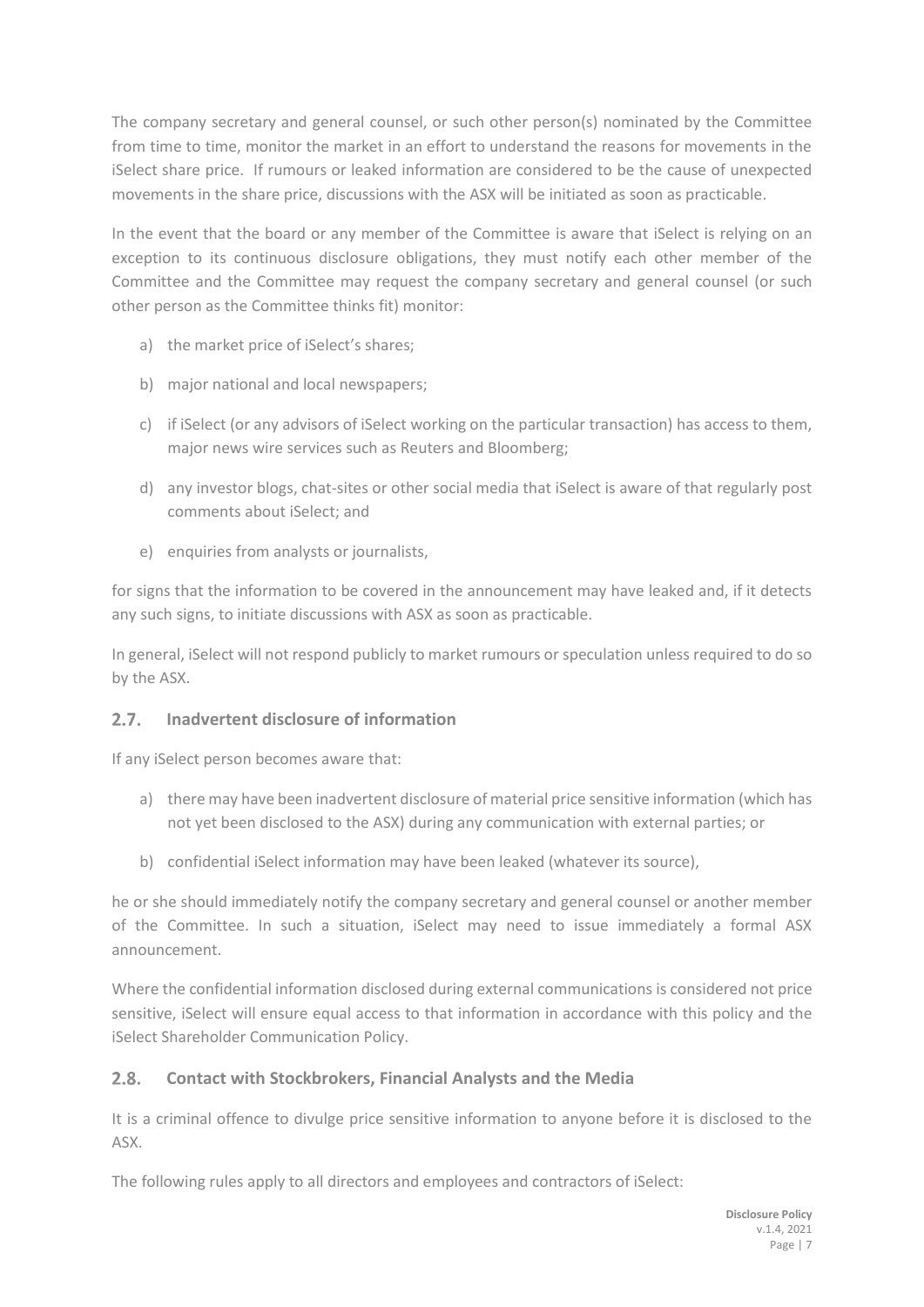- a) no formal or informal discussions may be held (including off the record discussions) about price sensitive issues with people outside iSelect and especially not with members of the financial community, including stockbrokers, financial analysts, investors, journalists and others who have an interest in price sensitive information, unless expressly authorised by the chief executive officer, chief financial officer or company secretary and general counsel;
- b) if discussions with the financial community are authorised by the chief executive officer, chief financial officer, or company secretary and general counsel , before the discussion takes place details of what may be said must be agreed and adhered to. A written report of discussions with such people must be promptly provided to the chief executive officer, chief financial officer and company secretary and general counsel, who will, where necessary, copy it to all members of the Committee;
- c) with the exception of the chief executive officer, chief financial officer and Head of Corporate Affairs, only the chair, and with prior clearance from the chief executive officer, specified business CEOs, will normally be authorised to have discussions with the financial community. Business CEOs are not authorised to discuss matters outside their specific area of responsibility;
- d) the chief executive officer, chair, chief financial officer, Head of Corporate Affairs or a specified business CEO may only conduct or authorise discussions with members of the financial community, media or other outsiders to:
	- i. elaborate on information which has already been notified to the ASX;
	- ii. provide visits to iSelect operational sites to promote improved knowledge of iSelect, its businesses and products; and
	- iii. provide basic industry or company background information and other matters of public record;
- e) it is important that no such discussion includes mention of price sensitive information that was not contained in the original disclosure to the ASX. Outside parties would also be in breach of the law if they pass on price sensitive information as yet undisclosed to the share market. It is in everyone's interest for iSelect people not to discuss such share price sensitive issues with non-company people;
- f) during the time between the end of iSelect's financial reporting periods (31 December and 30 June) and the announcement to the ASX of the financial results for those periods (often termed blackout periods), further restrictions are imposed to help ensure that iSelect does not inadvertently disclose price sensitive information. Generally, no presentations will be made to the financial community during blackout periods, except where the chief executive officer decides that it is important for the company to do so. Only the chief executive officer, chief financial officer or Head of Corporate Affairs may respond to questions from the financial community during blackout periods;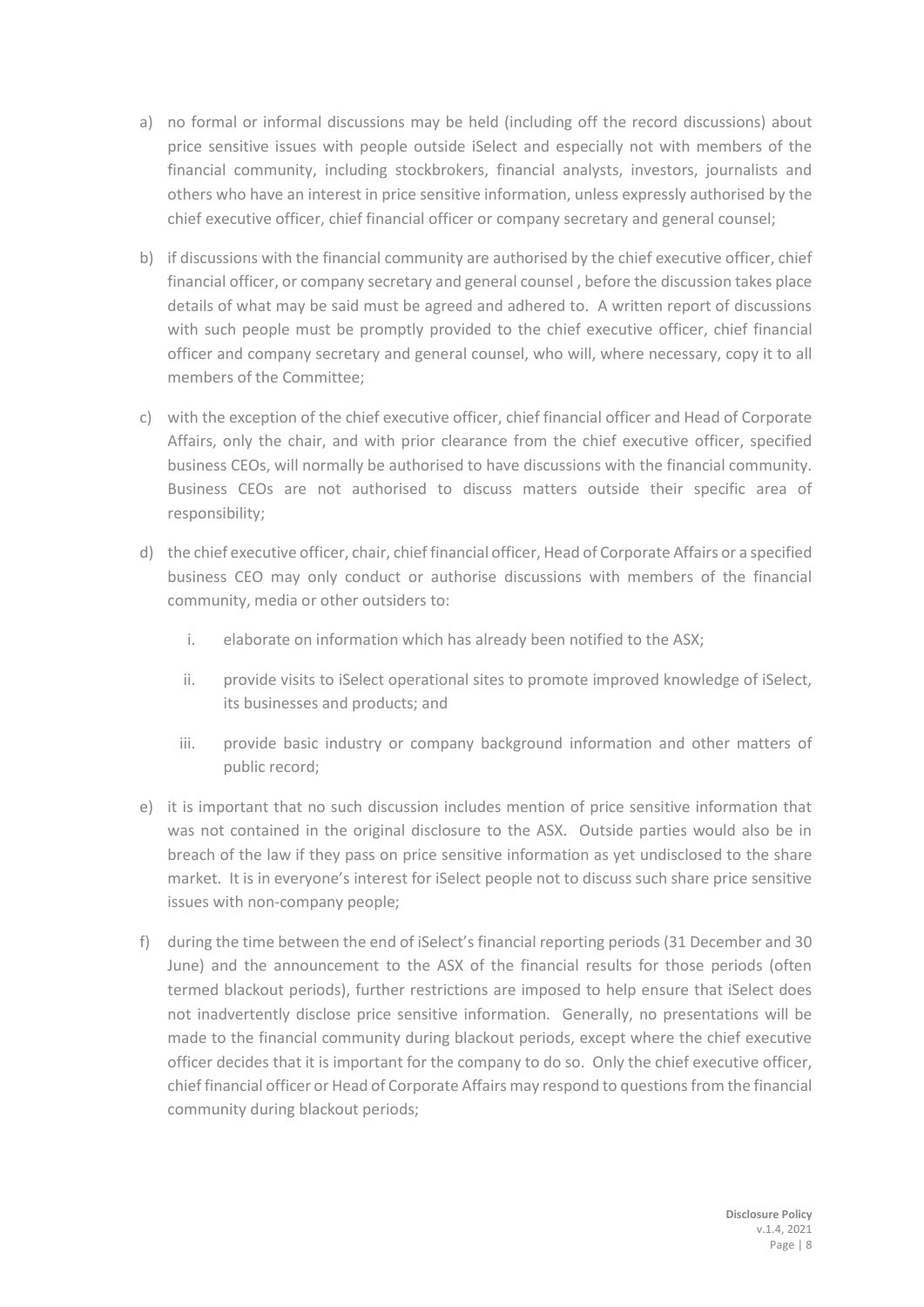- g) if any new price sensitive information is inadvertently disclosed, a member of the Committee must urgently be advised of the details so that the information can then be immediately released to the ASX; and
- h) no matter how damaging, once price sensitive information ceases to be confidential, as when an outside party is informed (no matter how informally or unofficially this may be), iSelect must immediately disclose it to the ASX.

Failure to advise the ASX immediately will mean that iSelect and relevant employees are likely to be in breach of both insider trading laws and continuous disclosure laws. If the ASX is advised immediately, the damage done by the unlawful disclosure, together with the risk of legal action and the penalties and damages, are minimised.

#### $2.9.$ **Media Releases and Interviews**

No employee may provide information to the media in general concerning iSelect without the approval of the chief executive officer.

When an iSelect person is seeking such approval, they should list the key points to be made, together with a summary description of the business advantage to iSelect from providing the information.

The exceptions to the above rule are:

- a) trade media releases and other media contact relating solely to the marketing of iSelect business units' products and services. No reference should be made to operational sales or profit performance. Common-sense should apply;
- b) local issues which are not contentious and will not attract attention outside a local community. Examples are comments by representatives of iSelect on support for local charities, sporting events and the like; and
- c) emergency situations, including after-hours incidents. In cases where failure to respond immediately will reflect badly on iSelect, common-sense should be applied. The iSelect person involved should obtain the highest approval possible in the circumstances.

Television cameras and crew, photographers, journalists or other representatives of media agencies (other than those which are part of iSelect) are not permitted on an iSelect site without approval of the chief executive officer or company secretary and general counsel.

## **Electronic communication with shareholders**

In addition to its continuous disclosure obligations, iSelect has a policy of seeking to keep shareholders informed through electronic communication as detailed in the iSelect Shareholder Communications Policy.

## **Protecting Information or Intellectual Property**